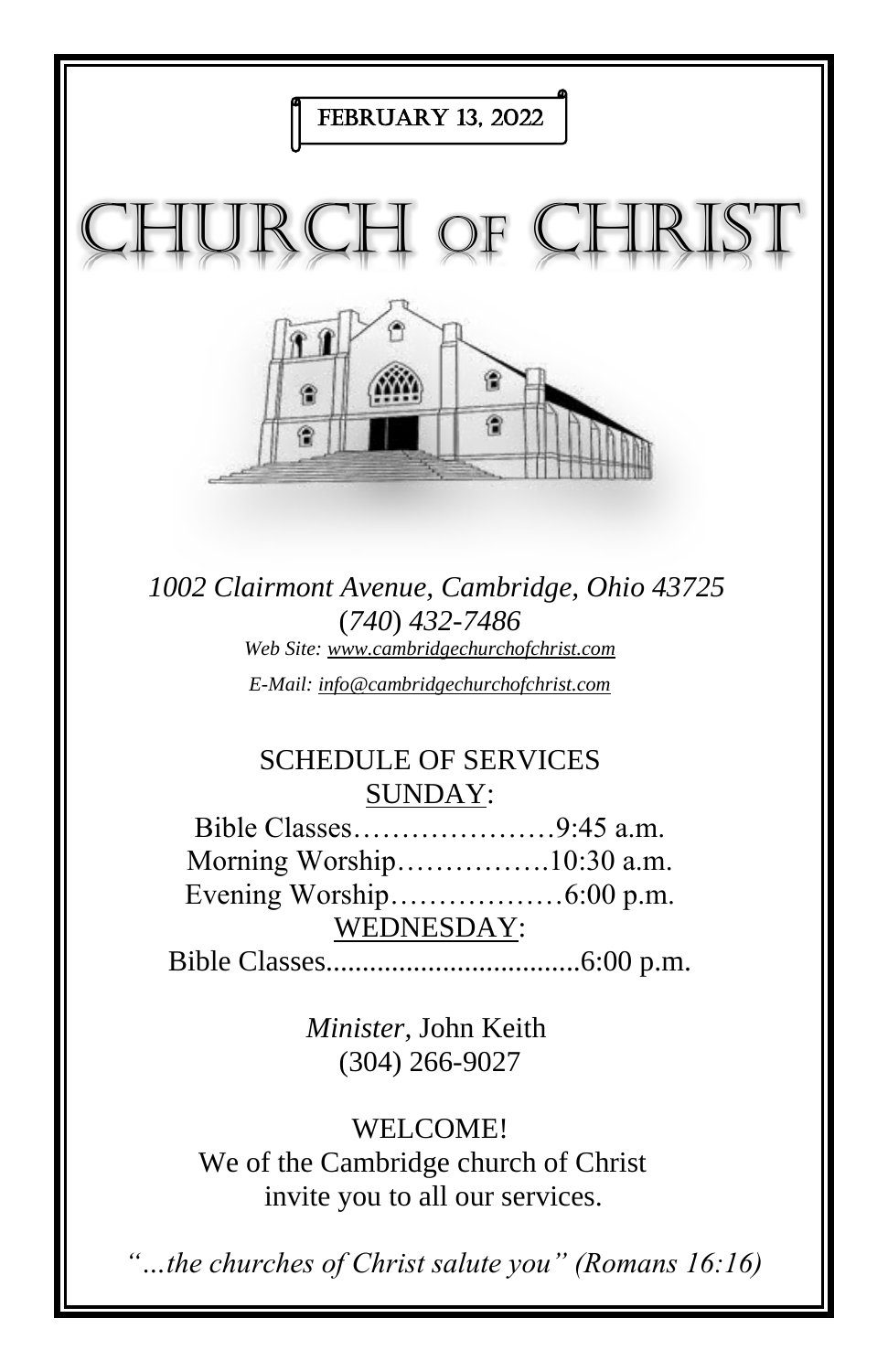#### **ADORNING THE WORD OF GOD.**

#### **INTRODUCTION**: Titus 2:9-10

- 1. Just imagine how much money is spent annually on cosmetics/aesthetics.
- 2. There is a sense in which looks are important to God as well.
- 3. To adorn means to decorate, add beauty, or to make more pleasing. Christians attempt to adorn themselves with the word of God.
- 4. Adorning ourselves with the word of God involves:

#### **I. UNDERSTANDING THE WORD OF GOD**.

- A. We Are Commanded to Understand (Eph. 5:17).
	- 1. "Unwise", lit. "foolish", "short-sighted". Cf. (Lk. 12:20).
	- 2. "Understand", "to arrive at understanding (cf. 2 Tim. 2:15).
	- 3. We can know the will of God!
- B. We Are Equipped to Understand (Eph. 3:3-5).
	- 1. God's will made known to "holy apostles and prophets"; cf. 2 Pet. 1:20-21.
	- 2. Not now a "mystery" (3).
- C. We Are Expected to Understand (2 Pet. 1:5).

### **II. RESPECTING THE WORD OF GOD**.

- A. Respecting That It Differs From Common Thinking (Isa. 55:8-9).
- B. Respecting That It Is Above Common Thinking (2 Jn. 9-11**;** 1 Tim. 1:3).

### **III. OBEYING THE WORD OF GOD**.

- A. Right Master, Right Doctrine (1 Tim. 6:1; Rom. 6:17-18).
- B. Obedience and the Great Commission (Mt. 28:19-20).

### **IV. CONSISTENCY IN OUR RESPONSE TO THE WORD OF GOD***.*

- A. Requires Paying Attention (1 Tim. 4:16).
- B. Requires Knowing Others Are Watching You (Mt. 5:16).
- C. Requires Being A Profitable Pattern (Titus 2:7-8).
- D. Requires Practicing What You Preach (Rom. 2:21-24).

### **V. CONTENDING FOR THE WORD OF GOD**.

- A. Defending the Faith is an Imperative (Jude 3).
	- 1. "Contend earnestly", "to struggle appropriately w/ skill and commitment".
	- 2. "For the faith"—for the Gospel, the Law of Christ.
- B. Paul Contended Boldly.
	- 1. Paul was appointed for the defense of the gospel (Phlp. 1:17). "defense": a well-reasoned reply.
	- 2. Paul's Boldness (Rom. 1:16-17).

### **VI. CONTINUATION IN THE WORD OF GOD**.

- A. As the First church of Christ did (Acts 2:42).
- B. As Paul Commanded Timothy (2 Tim. 3:14-15; 4:1-4).

### **CONCLUSION**:

- 1. Simple truth: we are here! We have choices to make!
- 2. How will we adorn ourselves? With the ornaments of God, or Satan?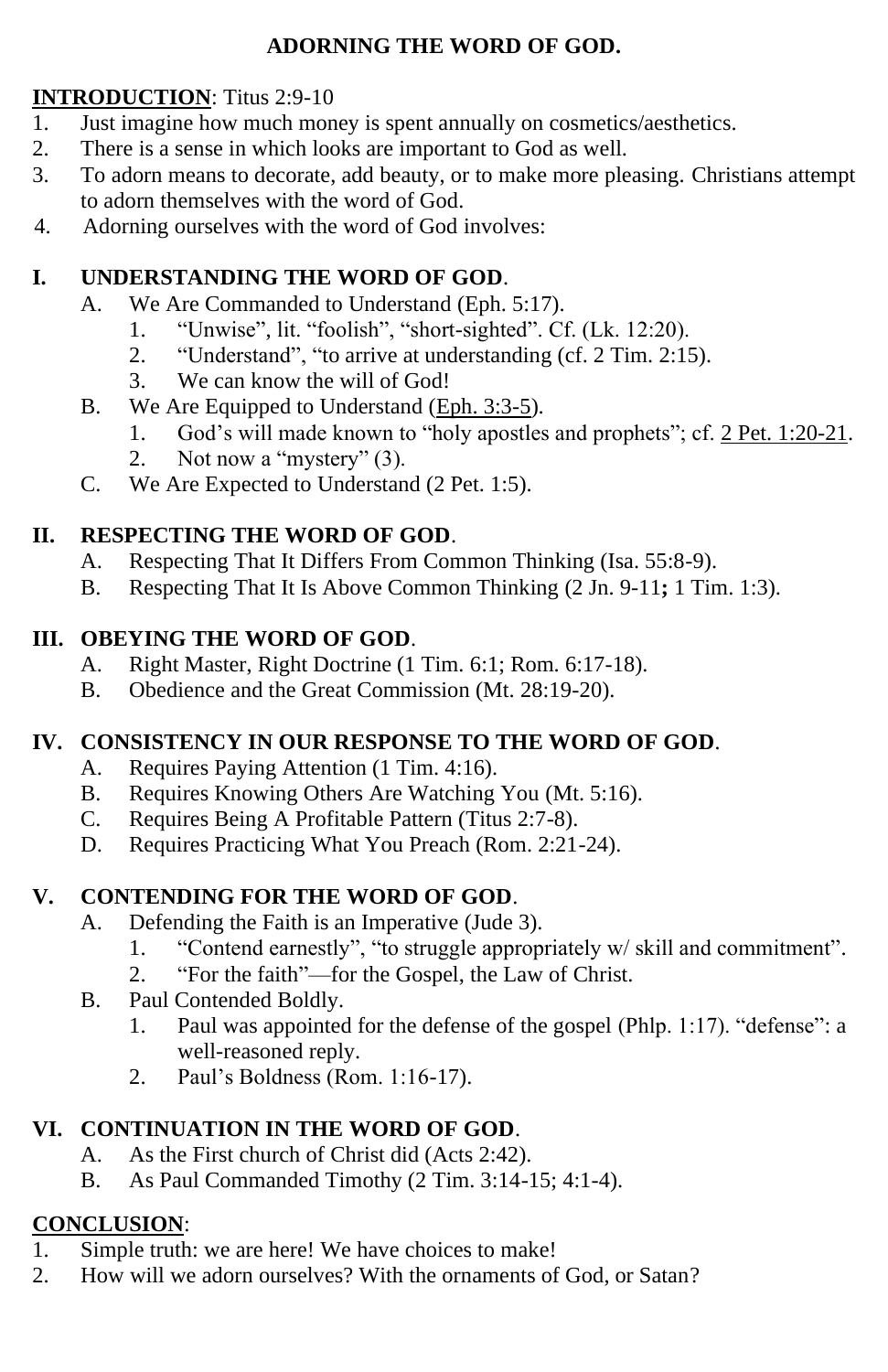#### **GODLY CHARACTER TRAITS** Carl Pollard

When I was growing up, there were certain tasks that my parents would give me that I didn't want to do. Washing the floorboards, weeding the garden, cutting vinyl siding, and digging holes with a post hole digger are just a few examples of what many of us would consider hard work.

I remember the hours working on these jobs, covered in sweat with blistered hands, and an all-around feeling of fatigue. There were a couple times In particular where I can remember my dad saying the classic phrase, "Son this is character-building work." And then he would tell a story about some hard job he had to do as a kid. Looking back, these jobs really did build character, but there's more to it than just digging a hole and sweating.

You can be a hard worker, and still lack honesty, sincerity, and humility. Character building takes serious work and commitment. Luckily, God has given us His perfect word that tells us how we can grow our character.

If you've ever struggled with living out your faith, or with your commitment to Christ, working on growing our character will help us to focus on what's truly important in this life.

There are many different ways that we could go about building our character, and as we look to scripture a good place to start in this endeavor is by practicing righteous thinking. If we want to grow our character, we have to start changing the way that we think. Problem is, it's a lot easier said than done. There are two different passages that tell us how we can practice righteous thinking.

Philippians 4:8 reads, "Finally, brothers, whatever is true, whatever is honorable, whatever is just, whatever is pure, whatever is lovely, whatever is commendable, if there is any excellence, if there is anything worthy of praise, think about these things." As Christians we can learn to dwell on righteousness by filling our mind with godly traits. If we are truly set on transforming our minds to think on righteousness, we have to replace worldly thinking with godly traits.

Romans 12:1-2 says, "I appeal to you therefore, brothers, by the mercies of God, to present your bodies as a living sacrifice, holy and acceptable to God, which is your spiritual worship. Do not be conformed to this world, but be transformed by the renewal of your mind, that by testing you may discern what is the will of God, what is good and acceptable and perfect." It's possible to practice righteous thinking by renewing our mind with the will of God. No longer looking to ourselves as master, but to God. By doing this our thinking changes. Our focus shifts from this world, and our minds will dwell on righteousness.

Do you want to be known as a person of character? The first change we must undergo is to start thinking righteously. Righteous thinking is no easy task. It takes work, and many times we fall short of this goal. Thankfully we serve a loving God that wants nothing more than for us to spend an eternity with Him in Heaven.

Question is, do we want this future enough to make the right decisions?